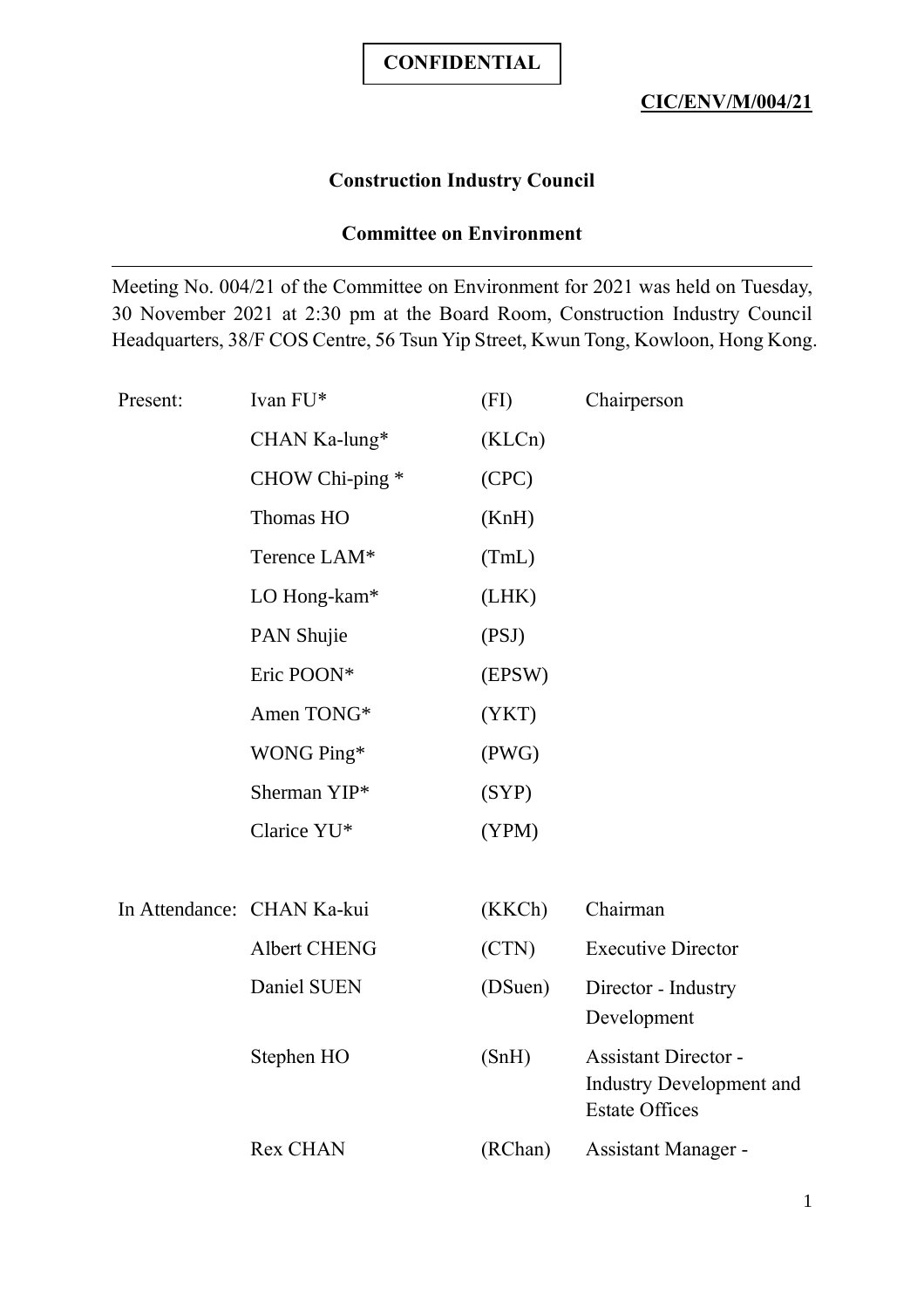## **CIC/ENV/M/004/21**

|            |                  |         | Environment and<br>Sustainability                                          |
|------------|------------------|---------|----------------------------------------------------------------------------|
|            | CHIU Wai-chung   | (CChiu) | Senior Officer -<br>Environment and<br>Sustainability                      |
|            | Jenny POON       | (JPoon) | Senior Officer -<br>Environment and<br>Sustainability                      |
| Presenter: | <b>Joe TANG</b>  |         | Cundall Hong Kong<br>Limited (Cundall)                                     |
|            | Edith YIU        |         | Cundall                                                                    |
|            | Hannah WONG      |         | Cundall                                                                    |
|            | Rainbow LEUNG*   |         | Cundall                                                                    |
|            | Desmond LEE      |         | Cundall                                                                    |
|            | Joy SONG*        |         | China Energy Conservation<br>and Environmental<br>Protection Group (CECEP) |
|            | <b>Eddie TSE</b> |         | <b>Gammon Construction</b><br>Limited (Gammon)                             |
|            | POON Chi-sun*    |         | The Hong Kong<br>Polytechnic University<br>(PolyU)                         |
|            | Elvis HUI*       |         | <b>Urban Renewal Authority</b><br>(URA)                                    |
|            | Ronald LAM*      |         | Chu Hai College of Higher<br><b>Education (CHCHE)</b>                      |
|            | Heidi HUI*       |         | Hong Kong Green Building<br>Council (HKGBC)                                |
|            | Ivy LEE $*$      |         | <b>HKGBC</b>                                                               |
|            | Paul SAT*        |         | <b>HKGBC</b>                                                               |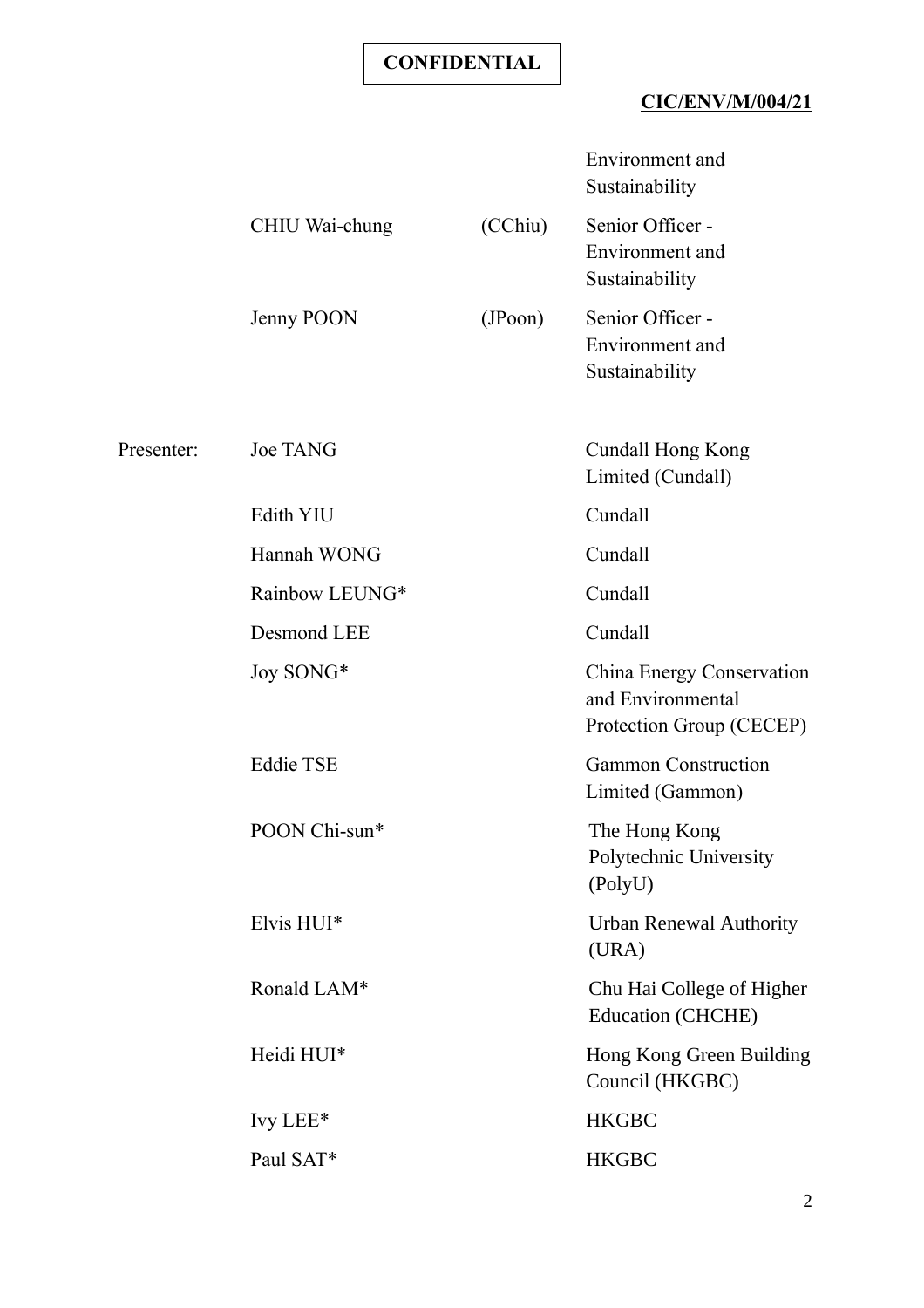# **CIC/ENV/M/004/21**

| Apologies: | Charles CHIU | (CCK)  |
|------------|--------------|--------|
|            | Stephen LAU  | (SyLU) |
|            | Lisa POON    | (CsP)  |
|            | WU Siu-kei   | (WSK)  |

\* attended the meeting online via Microsoft Teams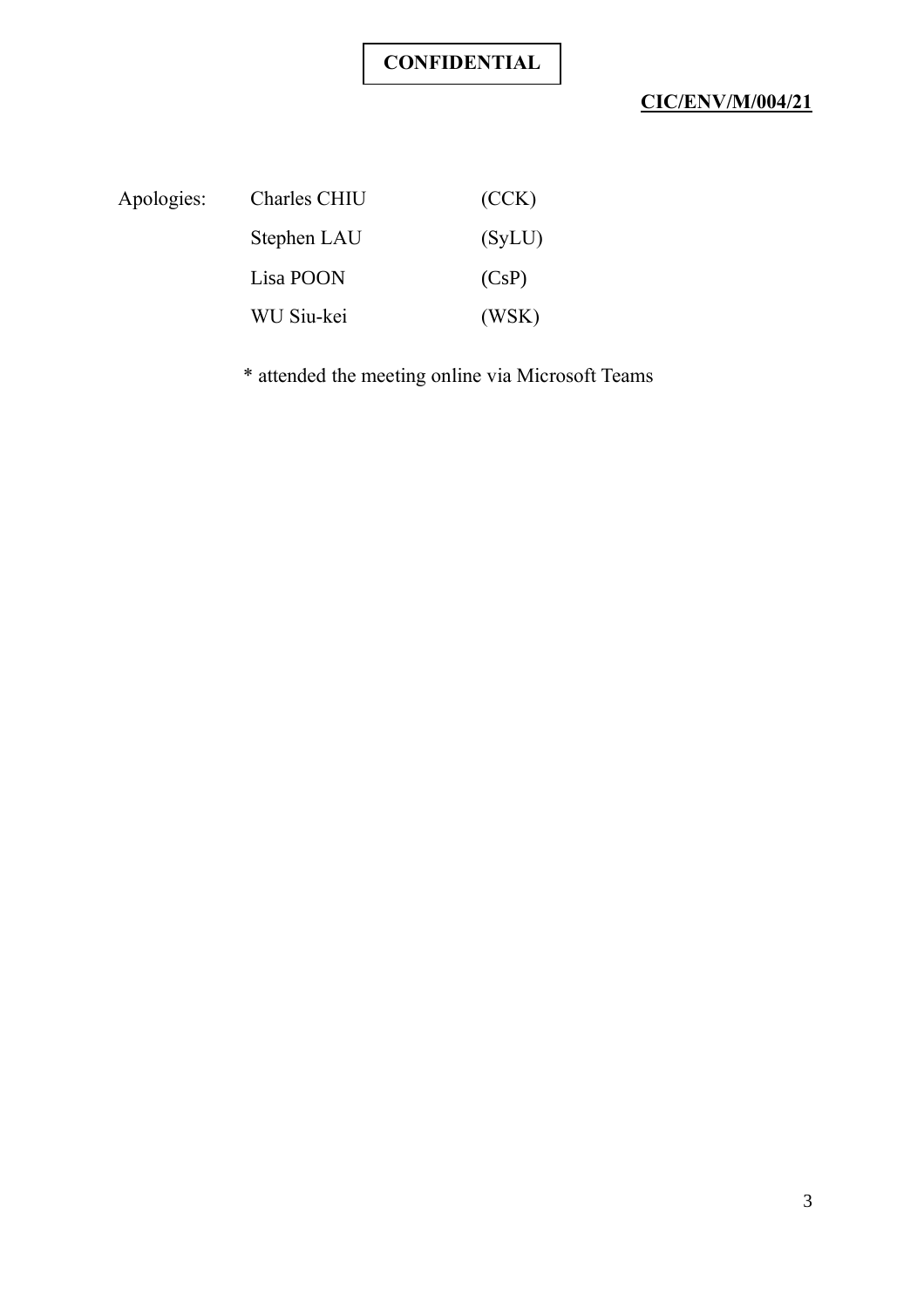## **CIC/ENV/M/004/21**

## **MINUTES**

#### **Action**

No conflict of interest were received from Members at the meeting.

## **Confirmation of the Minutes of the Previous Meeting**

4.1 Members confirmed the Minutes CIC/ENV/M/003/21 of the last Com-ENV meeting No. 003/21 held on Thursday, 16 September 2021.

#### 4.2 **Matters Arising from the Previous Meeting**

CIC Secretariat updated Members on the following matters:

Item 3.3 - Applications for the CIC R&D Fund:

Carbon benchmarking would be included in the new research agenda of the CIC R&D Fund and open for application in the first quarter of 2022.

Item 3.4 - Progress Update on CIC R&D Fund Project - Promoting the Use of Recycled Aggregates Derived from Demolition Waste in Concrete:

During the implementation stage, PolyU would approach relevant government departments with a view to apply the products, e.g. recycled C20 concrete, etc. on the construction project of the Lantau Conservation Fund, namely "Enhancement of marine biodiversity and ecosystem functioning along Lantau eco-shoreline with low-pH sea-sand seawater eco-engineered seawall panels".

Item 3.5 – Progress Update on CIC R&D Fund Project - Smart Design and Development of a Vent Protector:

Samson Wong & Associates Property Consultancy Ltd. (SWA) has enhanced the implementation plan, including recommendations for the existing specifications of public and private project clients, as well as application into the pre-approval list of CIC Construction Innovation & Technology Fund in November 2021. SWA submitted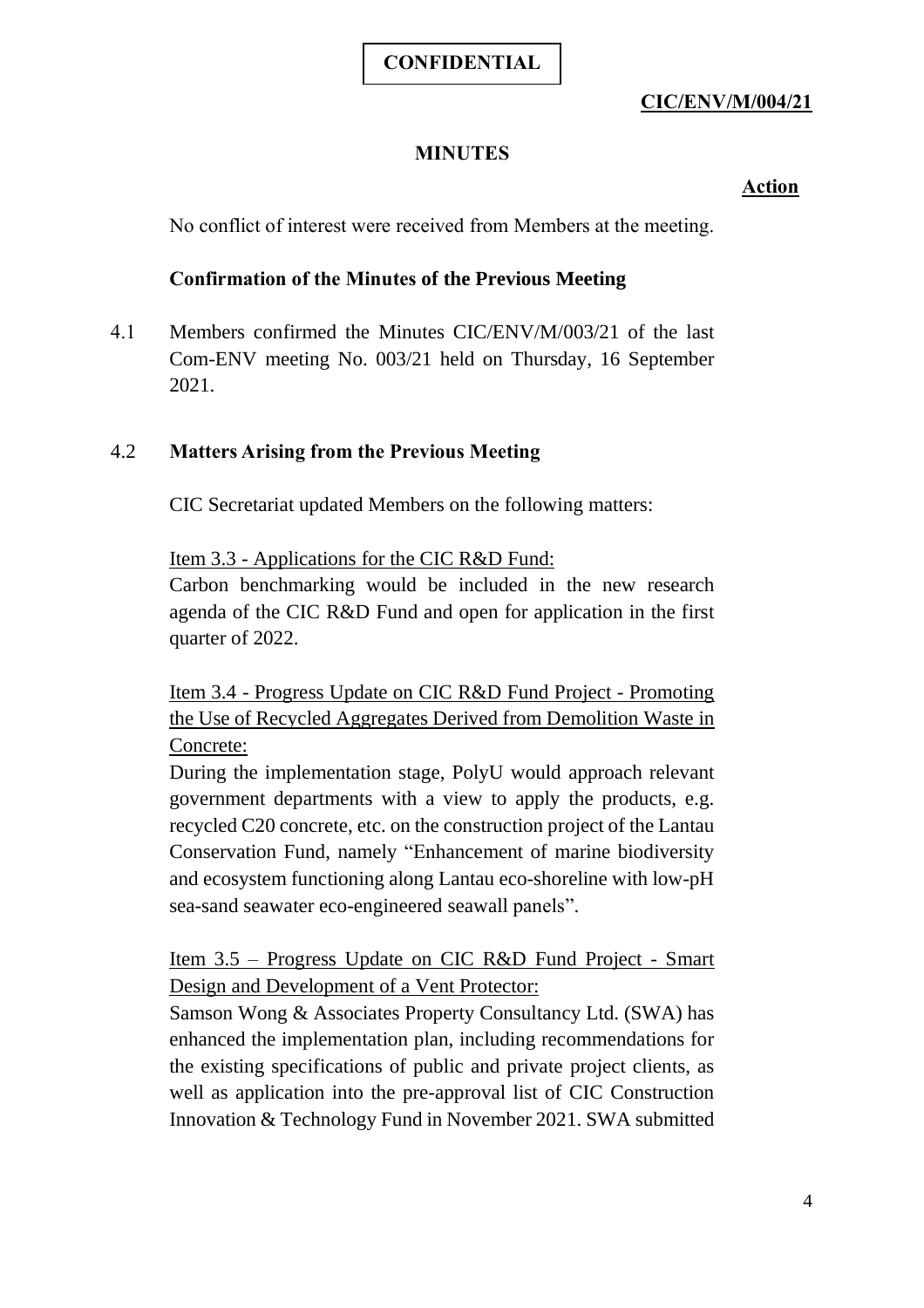## **CIC/ENV/M/004/21**

#### **Action**

the test results of Vent Protectors separately to Building Department (BD) for approval in November 2021.

#### Item 3.6 - Progress Update on Sustainable Finance Certification Scheme (Scheme):

The launching ceremony was successfully held on 5 November 2021. CIC has provided subsidies for the applicants of the first 20 organisations; the discount fee had been showcased on the Scheme website and other publicity channels.

# 4.3 ★ **Final Report on CIC R&D Fund Project - Smart Design and Development of a Vent Protector**

Members were briefed on the final report, including the pilot projects findings, key performance indicators and implementation plan after the research. Members in principle approved Paper \*CIC/ENV/P/016/21\*, subject to the condition that the SWA team has addressed Members' comment on the final report and its laboratory test result regarding the effect of the vent protector and compliance with Minor Works Control System.

CIC Secretariat

*(Representatives of Cundall joined the meeting at 2:50pm; representatives of CECEP joined the meeting at 3:00pm)*

[Post Meeting Note: A follow-up meeting was arranged with the representatives of BD and SWA team on 16 December 2021 to address the above comments. SWA would revise the final report and the laboratory test result accordingly for BD further review.] SWA

## 4.4 **Progress Update on CIC Sustainable Finance Certification Scheme**

Members were briefed on the phase 1 report, phase 2 implementation plan and proposed additional scope for the Scheme. Members suggested that Cundall should provide professional indemnity insurance in case there was any legal dispute raised by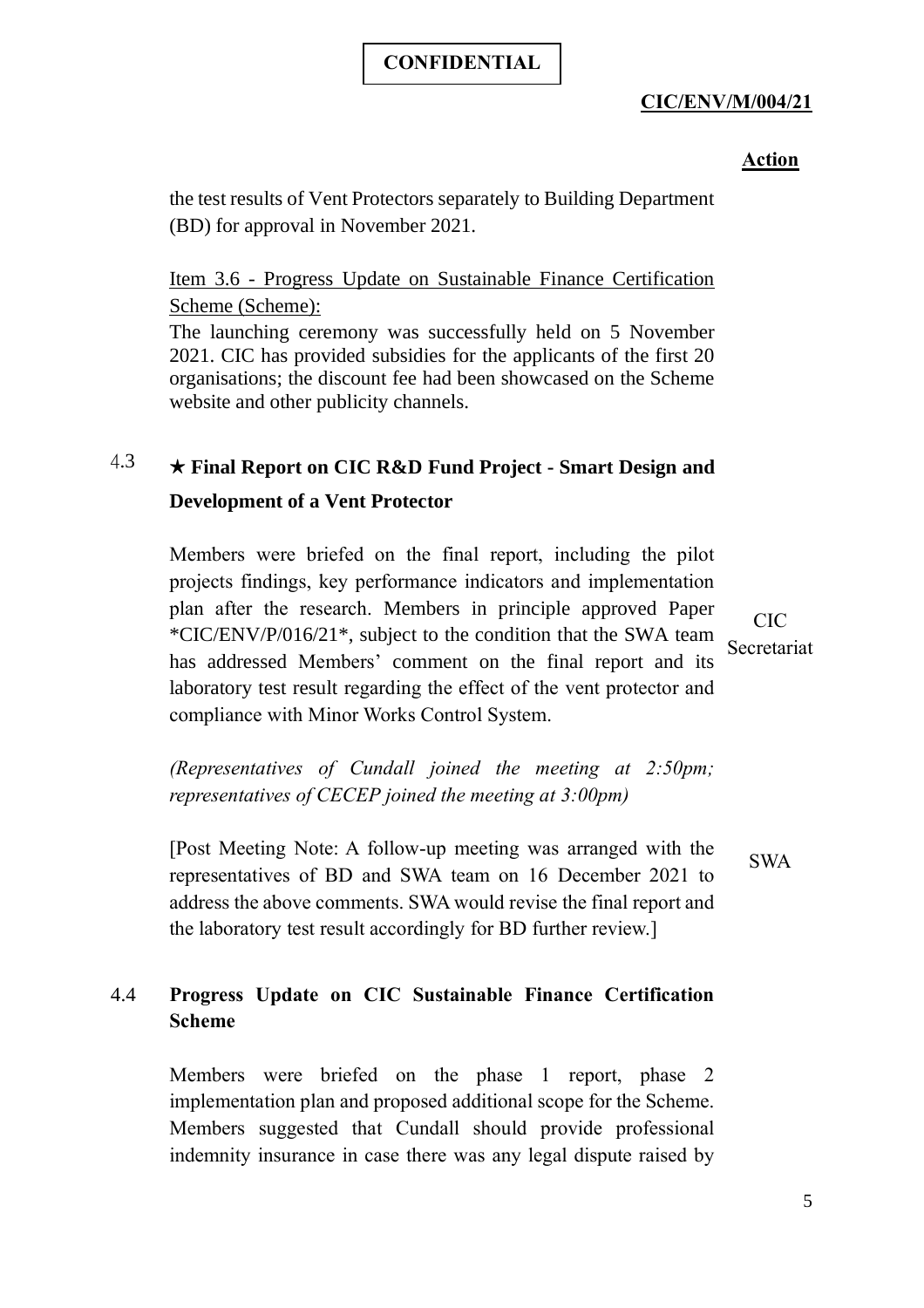## **CIC/ENV/M/004/21**

#### **Action**

the applicants and or the financial institutions. Cundall would conduct a series of engagement workshops, webinars and training during the implementation stage, with a view to promoting wider applications and capability building for the construction and financial sectors in 2022. Cundall

Members approved Paper CIC/ENV/P/017/21, including the phase 1 report and phase 2 implementation plan, released stage payment Secretariat to Cundall, and the additional scope & budget. CIC

*(Representatives of CECEP left the meeting at 3:20pm; representative of Gammon joined the meeting at 3:20pm)*

## 4.5 **Progress Update on Enhancement and Operation Services of the CIC Carbon Assessment Tool**

Members were briefed on the progress update, including the training programme, carbon benchmark results for building projects and the proposed consultancy services in 2022.

Members in principle approved Paper CIC/ENV/P/018/21, and the proposed project plan for new consultancy services in 2022, subject to the Members' comment on the justification of the project value regarding the expansion of CAT materials database for Modular Integrated Construction (MiC) related materials was incorporated.

A vote of thanks was received from Com-ENV Chairperson to CIC Chairman at 3:45pm

*(Representatives of Cundall and Gammon left the meeting at 3:30pm; representatives of PolyU joined the meeting at 3:50pm)*

[Post Meeting Note: A follow-up meeting was arranged with the representatives of the Project Strategy and Governance Office from DEVB on 8 December 2021. The assignment brief has thus been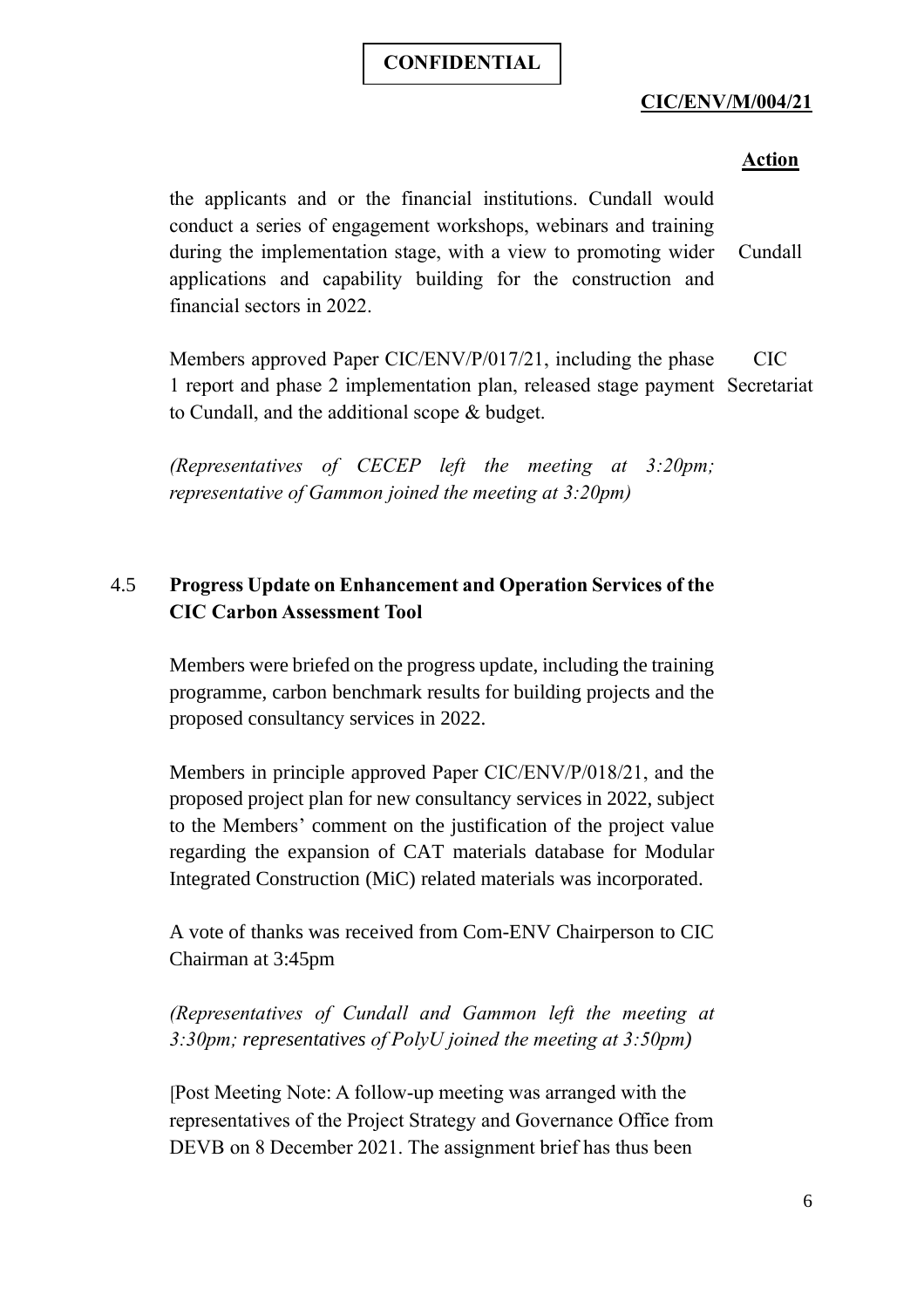## **CIC/ENV/M/004/21**

#### **Action**

revised with major focus on expansion of the CAT materials database for off-site construction rather than MiC.]

## 4.6 **Progress Update on CIC R&D Fund Project - Promoting the Use of Recycled Aggregates Derived from Demolition Waste in Concrete**

PolyU presented the final report and implementation plan after the research. Members approved Paper CIC/ENV/P/019/21 and released the final payment. PolyU CIC Secretariat

*(Representatives of PolyU left the meeting at 4:10pm)*

## 4.7 **Tentative Meeting Schedule for Year 2022**

Members were informed of the meeting schedule in 2022 in paper CIC/ENV/P/020/21.

*(Representatives of URA and CHCHE joined the meeting at 16:10pm)*

#### 4.8 **Any Other Business**

The URA and Chu Hai College of Higher Education presented its latest research on Vent Protector, namely "Design and Application of Pathogen Inhibiting Smart Vent".

*(Representatives of URA and CHCHE left the meeting at 16:25pm; representatives of HKGBC joined the meeting at 16:25pm.)*

The HKGBC representatives updated the status on CIC-funded projects, including Hong Kong Green Building Week 2021 and CIC Green Product Certification.

*(Representatives of HKGBC left the meeting at 16:40pm.)*